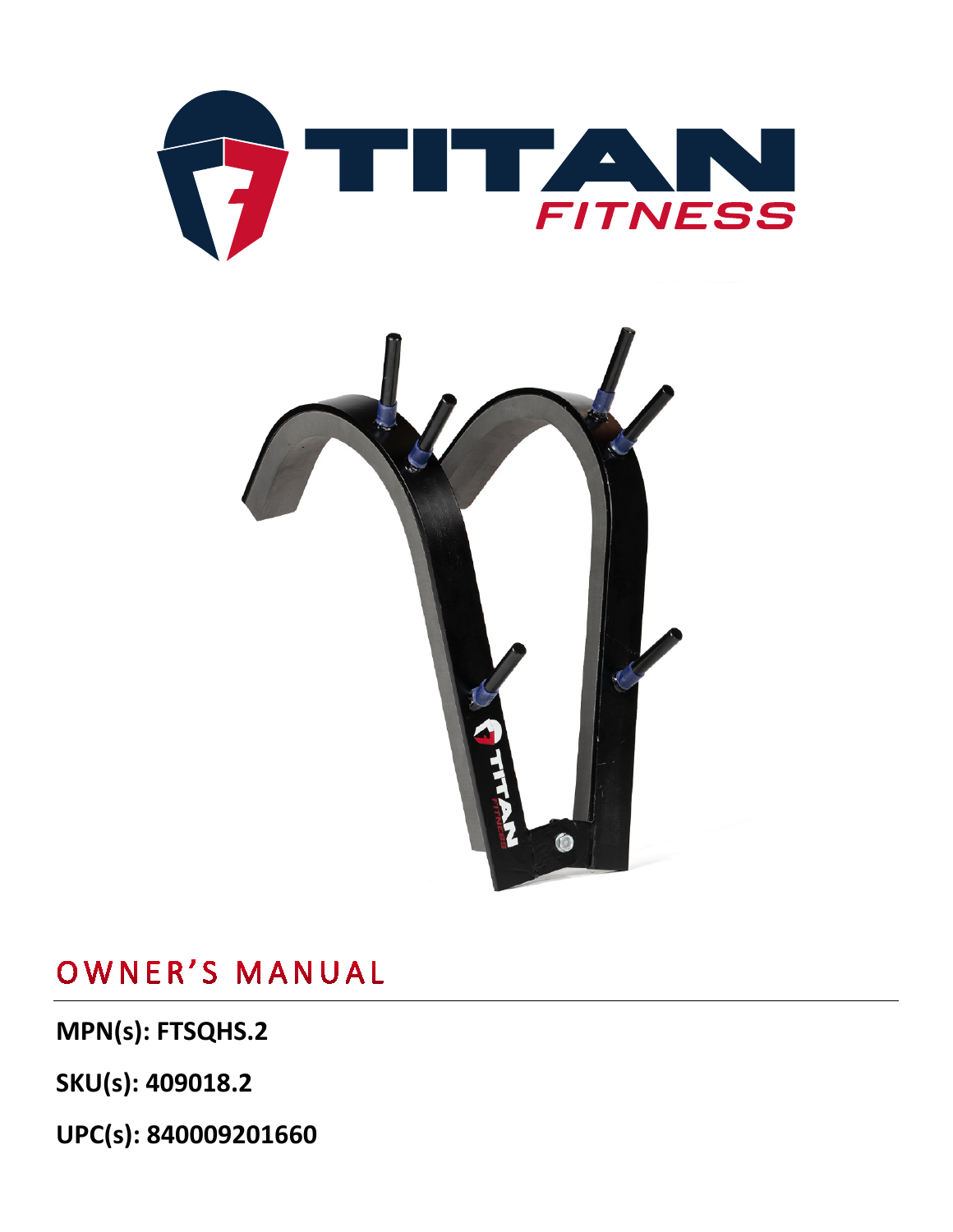− No Assembly Instructions Required.